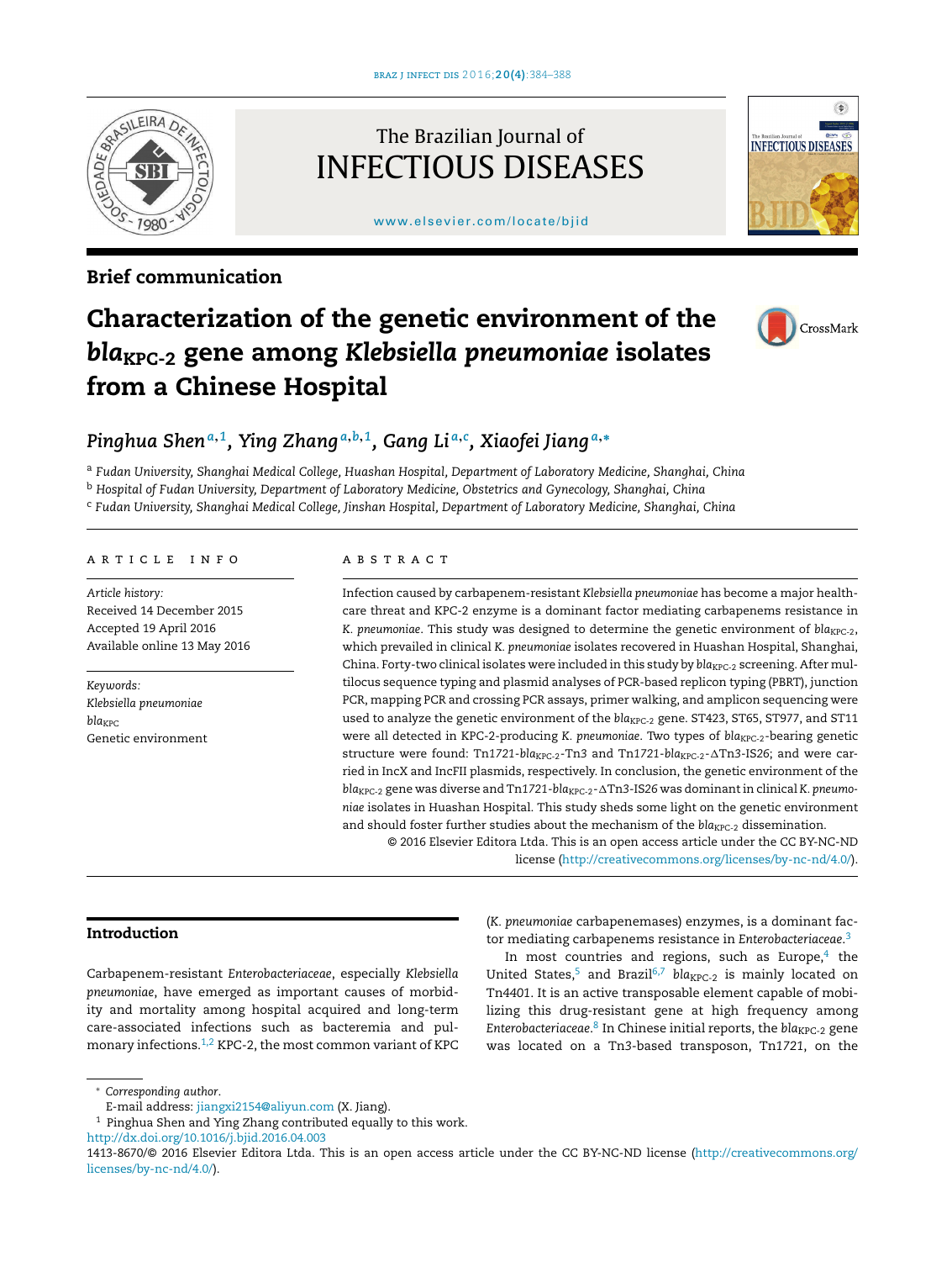<span id="page-1-0"></span>

Fig. 1 – Schematic map of primer annealing sites for junction PCR (J1, J2, J3, J4 and J5); mapping PCR (M1, M2, M3, M4, M5 and M6); and crossing PCR assays. All primers were designed based upon pKP048 (GenBank accession no. FJ628167.2) sequence data, with the exception of the primers corresponding to J4 and J5, which were designed based upon pKPHS2 (GenBank accession no. cp003224.1).

plasmid pKP048 (GenBank accession no: FJ628167.2).<sup>[9](#page-3-0)</sup> Then, Liu et al. described a truncated form of Tn*1721* composed of IS26 inserted into *tnpR<sub>Tn3</sub>* which was located on pKPHS2 (Gen-Bank accession no: CP003224.1) from a clinical *K. pneumoniae* HS11286 (Fig. 1).[10](#page-3-0) Despite a matching sequence in Tn*4401* that exhibits identity to the 3 kb *bla<sub>KPC-2</sub>*-bearing region within Tn1721, Tn4401 did not carry *bla<sub>KPC-2</sub>* in any of the Chinese isolates up to now. $9-11$  Obviously, distinct genetic environment of *bla<sub>KPC-2</sub>* suggests that the mechanism to mobilize *bla<sub>KPC-2</sub>* in China is different from that in other regions.

This study reports a nosocomial outbreak of 42 KPC-2 producing *K. pneumoniae* isolates at our hospital and presented the genetic environment of *bla<sub>KPC-2</sub>* in these isolates using a series of PCR assays and amplicon sequencing instead of the tedious process of plasmid fully sequenced.

#### Materials and methods

Forty-two, non-duplicated, *bla<sub>KPC-2</sub>*-postive *K. pneumoniae* isolates were included in this study by bla<sub>KPC-2</sub> screening as described previously, $12$  after routine identification and antimicrobial susceptibility testing by the Microbiology Laboratory, Huashan Hospital, Fudan University (Shanghai, China) between August 2006 (when the first bla<sub>KPC-2</sub>-positive clinical *K. pneumoniae* isolate was detected) and October 2010 (when the  $bla_{KPC-2}$ -positive isolates were detected continuously and steadily). The multilocus sequence types (ST) were determined by analyzing seven housekeeping genes (i.e., *gapA*, *infB*, *mdh*, *pgi*, *phoE*, *rpoB* and *tonB*) as reported previously.[13](#page-3-0) The results were compared with the MLST databases available at [http://www.pasteur.fr/recherche/genopole/PF8/](http://www.pasteur.fr/recherche/genopole/PF8/mlst/Kpneumoniae.html) [mlst/Kpneumoniae.html.](http://www.pasteur.fr/recherche/genopole/PF8/mlst/Kpneumoniae.html)

Conjugation was performed using donor and recipient *Escherichia coli* J53 cells mixed at a 1:1 ratio in broth cultures as described previously.<sup>[13](#page-3-0)</sup> Transconjugants were selected on MacConkey agar containing imipenem (0.5mg/L) and sodium azide (100mg/L; Sigma Chemical Co.). When resistance plasmid transfer failed in mating experiments, a transformation was used. Plasmids from wild-type isolates were extracted by using a Qiagen Plasmid Midi kit (Qiagen, Germany). *E. coli* ElectroMAX DH5 $\alpha$  competent cells were transformed with the extracted plasmids DNA by electroporation (Micro-Pulser electroporator; Bio-Rad, USA). Transconjugants were selected on MacConkey agar containing imipenem (0.5mg/L). Putative transconjugant colonies were selected and identified by the Vitek system, and further confirmed in a bla<sub>KPC-2</sub> PCR assay. Plasmids were classified following the PCR-based replicon typing (PBRT) scheme targeting replicons of the major Inc plasmids.[14](#page-3-0)

Based upon previous reports,  $9,10$  we predicted the genetic environment of *bla<sub>KPC-2</sub>* would be the same as that found in pKP048 and pKPHS2, or present a new structure different from the two structures mentioned above. Junction PCR (J1, J2, J3, J4, and J5) and mapping PCR (M1, M2, M3, M4, M5, and M6) assays were performed for all of the isolates using the relevant primers (Table S1). Junction PCR was mainly used to determine the boundaries of bla<sub>KPC-2</sub>-bearing genetic structure and to distinguish the sequence of the structure between pKP048 and pKPHS2. Mapping PCR was mainly used for amplifying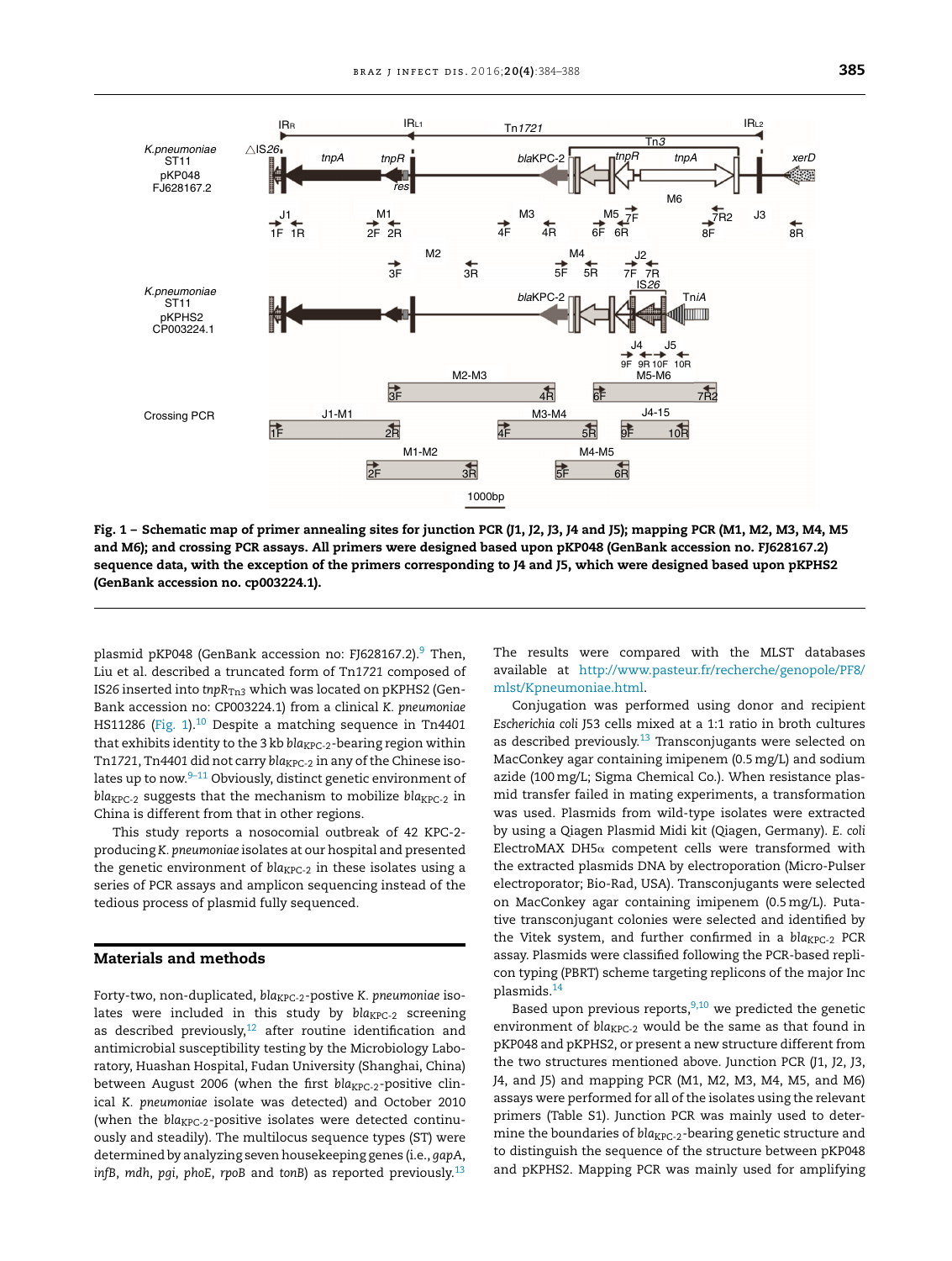

Fig. 2 – Schematic representations of  $bla_{KPC-2}$ -bearing genetic elements classified as either A- or B-type and the sequence bearing bla<sub>KPC-2</sub> in pKP048 (GenBank accession no. FJ628167.2). Genes are depicted as arrows according to the direction of transcription. *bla<sub>KPC-2</sub>* is dark gray. Inverted repeats are indicated by color-variable, vertical bars shown in corresponding matching colors: Tn*1721* (black), Tn*3* (white) and IS*26* (gray). Regions sharing identical or near-identical sequence across plasmids are indicated by the gray shading between the representations of different plasmids.

the backbone of *bla<sub>KPC-2</sub>*-bearing genetic structure. Crossing PCR was conducted to cover the whole region bearing *bla<sub>KPC-2</sub>* ([Fig.](#page-1-0) 1). The PCR products were then purified and sequenced. PCR-based primer walking was performed for the isolates that were negative for J1 and J3 using primer 2R and primer 8F, respectively.

The complete pHS062105-3 sequence, and the sequences of the ∼15 kb regions surrounding *bla<sub>KPC-2</sub>* in pHS092753 and pHS082416 plasmids were deposited with GenBank under the accession number KF623109.1, KF826293.1, KF724507.1, respectively.

#### Results

MLST showed that 34 of these isolates belonged to ST11, five to ST423, two to ST65, and one to ST977. Two Inc groups of plasmids containing *bla<sub>KPC-2</sub>* were detected, namely IncFII and IncX. All *bla<sub>KPC-2</sub>*-bearing plasmids found among the ST11 isolates belonged to the IncFII; all the ST423, ST65 and ST977 isolates contained the *bla<sub>KPC-2</sub>*-bearing plasmids that belonged to the IncX. Integrating the results of PCR and the sequencing results revealed two types of *bla<sub>KPC-2</sub>*-bearing genetic structure (Fig. 2).

Eight isolates were positive by J2 and M1-M6 assays, but negative by the J1, J3, J4, and J5 assays; this genetic structure Tn1721-bla<sub>KPC-2</sub>-Tn3 was designated A-type. The sequence from *tnpA*<sub>Tn1721</sub> to *tnpA*<sub>Tn3</sub> was the same as that found in pKP048, but without IRL2 Tn*<sup>1721</sup>* (Fig. 2). The flanking sequences of all A-type structures identified in this study were indistinguishable. They were located downstream from *parA* and upstream from a DNA distortion protein 3-like gene. Even the backbone of genetic environment was the same as that found in pKP048, the variant was found for the first time in *K. pneumoniae*. The plasmids containing *bla*<sub>KPC-2</sub> of A type were found among the ST423, ST65, and ST977 isolates.

B-type (B1- and B2-type), Tn1721-bla<sub>KPC-2</sub>-ATn3-IS26 shared the same *bla<sub>KPC-2</sub>* region as that found on pKPHS2 and the plasmids of this type were all found among the ST11 isolates. Twenty-nine isolates were positive by J1, J4, J5, and M1-M5 assays, but negative by the J2, J3, and M6 assays; the genetic structure (designated B1-type) was represented by pHS082416. The left-most end of Tn*1721* was fused with a truncated IS*26* element just like the structure of pKPHS2. Five isolates were positive by J4, J5, and M1-M5 assays, but negative by the J1-J3 and M6 assays; this genetic structure designated B2-type revealed no connection between Tn*1721* and  $\triangle$ IS26, and thus differed from B1-type. The upstream sequence of Tn*1721* in B2-type was the same as a hypothetical protein found on the *K. pneumoniae* JM45 plasmid p2 (GenBank accession no: CP006658.1). In addition, the right-most part of intact IS*26* connected with tniA in both B1 and B2-types.

#### Discussion

The increasing incidence of carbapenem-resistant *Enterobacteriaceae* has become a great public health concern. One of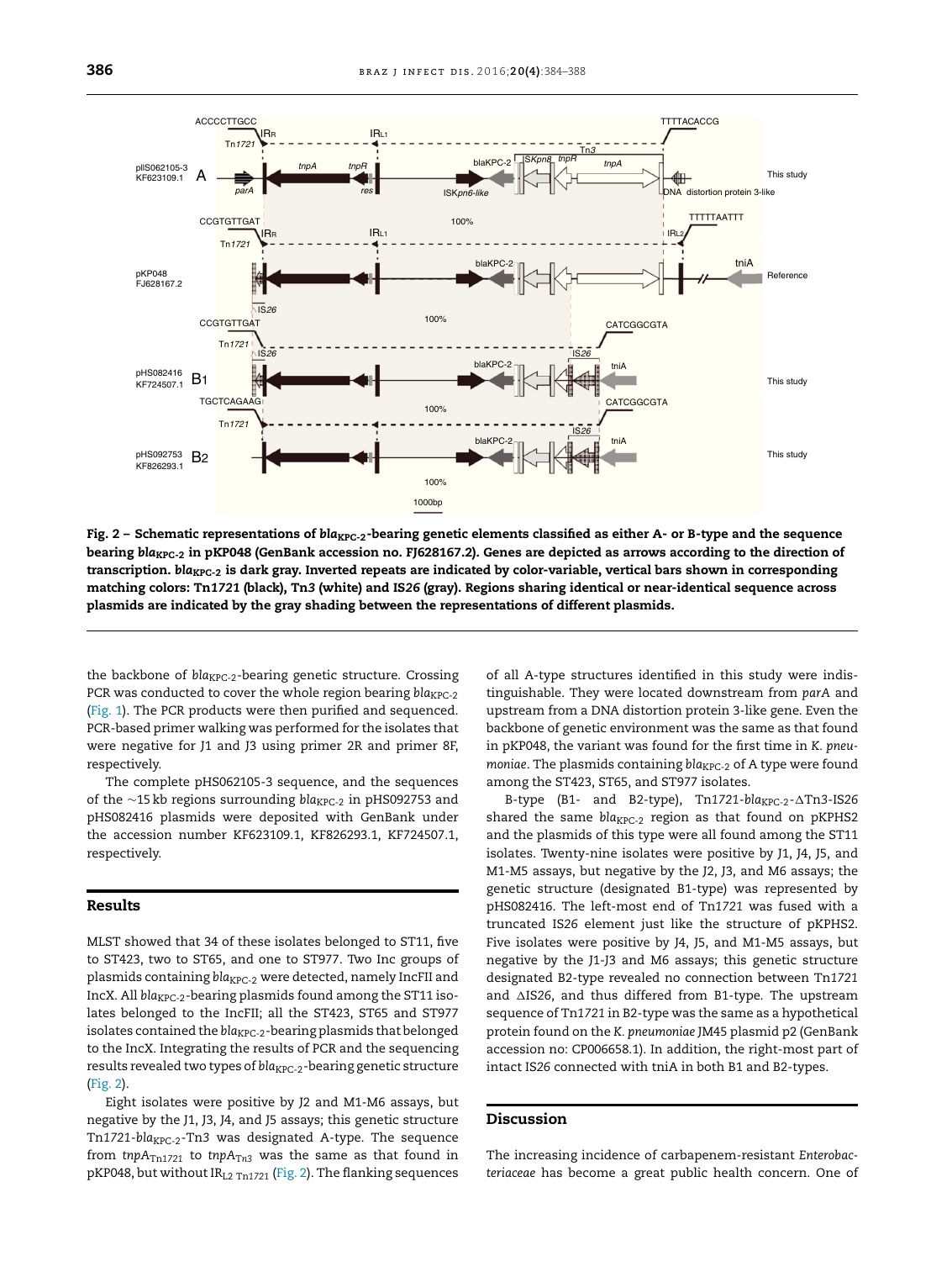<span id="page-3-0"></span>the key factors contributing to the rapid and wide dissemination of  $bla_{KPC-2}$  is its location on a transposable element.<sup>4,8</sup> Compared with the in-depth study of the mechanism of Tn4401 which mobilize the *bla<sub>KPC-2</sub>* gene in Europe and the United States, the relevant research is incomplete in view of the lack of the genetic environment of *bla<sub>KPC-2</sub>* in China. The dissection of the relatively intact region bearing *bla<sub>KPC-2</sub>* is the prerequisite work to further study to elucidate the mechanism.

In Brazil, the large majority of KPC-2-producing *K. pneumoniae* belong to clonal complex 258/11 (ST258, ST11, ST340, and ST437).<sup>6,7,15,16</sup> In our hospital, the first *bla<sub>KPC-2</sub>*-positive isolate recovered was ST423; ST65 and ST977 has appeared sporadically. ST11 subsequently emerged and became dominant, just consistent with a previous report from China. $17$ The IncFII plasmids predominated among the *bla<sub>KPC-2</sub>*positive isolates and was located exclusively in *K. pneumoniae* ST11. Most isolates could produce transconjugants by mating experiments, suggesting that the spread of *bla<sub>KPC-2</sub>* between different clones of *K. pneumoniae* might be partly mediated by transmission of *bla<sub>KPC-2</sub>*-carrying plasmids in China.

Our analysis just focused on the genetic environment of the bla<sub>KPC-2</sub> gene and flanking sequences and presented the two different *bla<sub>KPC-2</sub>*-bearing structures in our hospital. Tn1721bla<sub>KPC-2</sub>- $\Delta$ Tn3-IS26 was the dominant one. In methodology, PCR assays and sequencing could be a convenient method to detect the genetic environment of drug-resistant genes instead of plasmids full sequencing as before. $18-20$ 

In summary, our study of 42 isolates of *K. pneumoniae* in Huashan Hospital found the genetic environment of *bla<sub>KPC-2</sub>* to be diverse and Tn1721-bla<sub>KPC-2</sub>-ATn3-IS26 was the dominant genetic structure. The results of this study will assist further studies about the mechanism of horizontal transfer of the *bla<sub>KPC-2</sub>* gene and help controlling the wide dissemination of this cumbersome drug-resistant gene.

## Conflicts of interest

The authors declare no conflicts of interest.

#### Acknowledgements

We are grateful to Drs. Ming Xu and Stephen H. Gregory (Providence, RI, USA) for their contributions to writing and editing this manuscript. This work was supported by the National Natural Science Foundation of China (Nos. 81071396, 81572031), Shanghai Municipal Commission of Health and Family Planning (No. 20154Y0128).

### Appendix A. Supplementary data

Supplementary data associated with this article can be found, in the online version, at [http://dx.doi.org/10.1016/j.bjid.](http://dx.doi.org/10.1016/j.bjid.2016.04.003) [2016.04.003](http://dx.doi.org/10.1016/j.bjid.2016.04.003).

#### r e f e r enc e s

- 1. [Munoz-Price](http://refhub.elsevier.com/S1413-8670(16)30073-3/sbref0105) [LS,](http://refhub.elsevier.com/S1413-8670(16)30073-3/sbref0105) [Poirel](http://refhub.elsevier.com/S1413-8670(16)30073-3/sbref0105) [L,](http://refhub.elsevier.com/S1413-8670(16)30073-3/sbref0105) [Bonomo](http://refhub.elsevier.com/S1413-8670(16)30073-3/sbref0105) [RA,](http://refhub.elsevier.com/S1413-8670(16)30073-3/sbref0105) [et](http://refhub.elsevier.com/S1413-8670(16)30073-3/sbref0105) [al.](http://refhub.elsevier.com/S1413-8670(16)30073-3/sbref0105) [Clinical](http://refhub.elsevier.com/S1413-8670(16)30073-3/sbref0105) [epidemiology](http://refhub.elsevier.com/S1413-8670(16)30073-3/sbref0105) [of](http://refhub.elsevier.com/S1413-8670(16)30073-3/sbref0105) [the](http://refhub.elsevier.com/S1413-8670(16)30073-3/sbref0105) [global](http://refhub.elsevier.com/S1413-8670(16)30073-3/sbref0105) [expansion](http://refhub.elsevier.com/S1413-8670(16)30073-3/sbref0105) [of](http://refhub.elsevier.com/S1413-8670(16)30073-3/sbref0105) *[Klebsiella](http://refhub.elsevier.com/S1413-8670(16)30073-3/sbref0105) [pneumoniae](http://refhub.elsevier.com/S1413-8670(16)30073-3/sbref0105)* [carbapenemases.](http://refhub.elsevier.com/S1413-8670(16)30073-3/sbref0105) [Lancet](http://refhub.elsevier.com/S1413-8670(16)30073-3/sbref0105) [Infect](http://refhub.elsevier.com/S1413-8670(16)30073-3/sbref0105) [Dis.](http://refhub.elsevier.com/S1413-8670(16)30073-3/sbref0105) [2013;13:785](http://refhub.elsevier.com/S1413-8670(16)30073-3/sbref0105)–[96.](http://refhub.elsevier.com/S1413-8670(16)30073-3/sbref0105)
- 2. [Lee](http://refhub.elsevier.com/S1413-8670(16)30073-3/sbref0110) [GC,](http://refhub.elsevier.com/S1413-8670(16)30073-3/sbref0110) [Burgess](http://refhub.elsevier.com/S1413-8670(16)30073-3/sbref0110) [DS.](http://refhub.elsevier.com/S1413-8670(16)30073-3/sbref0110) [Treatment](http://refhub.elsevier.com/S1413-8670(16)30073-3/sbref0110) [of](http://refhub.elsevier.com/S1413-8670(16)30073-3/sbref0110) *[Klebsiella](http://refhub.elsevier.com/S1413-8670(16)30073-3/sbref0110) [pneumoniae](http://refhub.elsevier.com/S1413-8670(16)30073-3/sbref0110)* [carbapenemase](http://refhub.elsevier.com/S1413-8670(16)30073-3/sbref0110) [\(KPC\)](http://refhub.elsevier.com/S1413-8670(16)30073-3/sbref0110) [infections:](http://refhub.elsevier.com/S1413-8670(16)30073-3/sbref0110) [a](http://refhub.elsevier.com/S1413-8670(16)30073-3/sbref0110) [review](http://refhub.elsevier.com/S1413-8670(16)30073-3/sbref0110) [of](http://refhub.elsevier.com/S1413-8670(16)30073-3/sbref0110) [published](http://refhub.elsevier.com/S1413-8670(16)30073-3/sbref0110) [case](http://refhub.elsevier.com/S1413-8670(16)30073-3/sbref0110) [series](http://refhub.elsevier.com/S1413-8670(16)30073-3/sbref0110) [and](http://refhub.elsevier.com/S1413-8670(16)30073-3/sbref0110) [case](http://refhub.elsevier.com/S1413-8670(16)30073-3/sbref0110) [reports.](http://refhub.elsevier.com/S1413-8670(16)30073-3/sbref0110) [Ann](http://refhub.elsevier.com/S1413-8670(16)30073-3/sbref0110) [Clin](http://refhub.elsevier.com/S1413-8670(16)30073-3/sbref0110) [Microbiol](http://refhub.elsevier.com/S1413-8670(16)30073-3/sbref0110) [Antimicrob.](http://refhub.elsevier.com/S1413-8670(16)30073-3/sbref0110) [2012;11:32.](http://refhub.elsevier.com/S1413-8670(16)30073-3/sbref0110)
- 3. [Nordmann](http://refhub.elsevier.com/S1413-8670(16)30073-3/sbref0115) [P,](http://refhub.elsevier.com/S1413-8670(16)30073-3/sbref0115) [Cuzon](http://refhub.elsevier.com/S1413-8670(16)30073-3/sbref0115) [G,](http://refhub.elsevier.com/S1413-8670(16)30073-3/sbref0115) [Naas](http://refhub.elsevier.com/S1413-8670(16)30073-3/sbref0115) [T.](http://refhub.elsevier.com/S1413-8670(16)30073-3/sbref0115) [The](http://refhub.elsevier.com/S1413-8670(16)30073-3/sbref0115) [real](http://refhub.elsevier.com/S1413-8670(16)30073-3/sbref0115) [threat](http://refhub.elsevier.com/S1413-8670(16)30073-3/sbref0115) [of](http://refhub.elsevier.com/S1413-8670(16)30073-3/sbref0115) *[Klebsiella](http://refhub.elsevier.com/S1413-8670(16)30073-3/sbref0115) [pneumoniae](http://refhub.elsevier.com/S1413-8670(16)30073-3/sbref0115)* [carbapenemase-producing](http://refhub.elsevier.com/S1413-8670(16)30073-3/sbref0115) [bacteria.](http://refhub.elsevier.com/S1413-8670(16)30073-3/sbref0115) [Lancet](http://refhub.elsevier.com/S1413-8670(16)30073-3/sbref0115) [Infect](http://refhub.elsevier.com/S1413-8670(16)30073-3/sbref0115) [Dis.](http://refhub.elsevier.com/S1413-8670(16)30073-3/sbref0115) 2009;9:228-36.
- 4. [Naas](http://refhub.elsevier.com/S1413-8670(16)30073-3/sbref0120) [T,](http://refhub.elsevier.com/S1413-8670(16)30073-3/sbref0120) [Cuzon](http://refhub.elsevier.com/S1413-8670(16)30073-3/sbref0120) [G,](http://refhub.elsevier.com/S1413-8670(16)30073-3/sbref0120) [Villegas](http://refhub.elsevier.com/S1413-8670(16)30073-3/sbref0120) [MV,](http://refhub.elsevier.com/S1413-8670(16)30073-3/sbref0120) [Lartigue](http://refhub.elsevier.com/S1413-8670(16)30073-3/sbref0120) [MF,](http://refhub.elsevier.com/S1413-8670(16)30073-3/sbref0120) [Quinn](http://refhub.elsevier.com/S1413-8670(16)30073-3/sbref0120) [JP,](http://refhub.elsevier.com/S1413-8670(16)30073-3/sbref0120) [Nordmann](http://refhub.elsevier.com/S1413-8670(16)30073-3/sbref0120) [P.](http://refhub.elsevier.com/S1413-8670(16)30073-3/sbref0120) [Genetic](http://refhub.elsevier.com/S1413-8670(16)30073-3/sbref0120) [structures](http://refhub.elsevier.com/S1413-8670(16)30073-3/sbref0120) [at](http://refhub.elsevier.com/S1413-8670(16)30073-3/sbref0120) [the](http://refhub.elsevier.com/S1413-8670(16)30073-3/sbref0120) [origin](http://refhub.elsevier.com/S1413-8670(16)30073-3/sbref0120) [of](http://refhub.elsevier.com/S1413-8670(16)30073-3/sbref0120) [acquisition](http://refhub.elsevier.com/S1413-8670(16)30073-3/sbref0120) [of](http://refhub.elsevier.com/S1413-8670(16)30073-3/sbref0120) [the](http://refhub.elsevier.com/S1413-8670(16)30073-3/sbref0120) [beta-lactamase](http://refhub.elsevier.com/S1413-8670(16)30073-3/sbref0120) *[bla](http://refhub.elsevier.com/S1413-8670(16)30073-3/sbref0120)*<sub>[KPC](http://refhub.elsevier.com/S1413-8670(16)30073-3/sbref0120)</sub> [gene.](http://refhub.elsevier.com/S1413-8670(16)30073-3/sbref0120) [Antimicrob](http://refhub.elsevier.com/S1413-8670(16)30073-3/sbref0120) [Agents](http://refhub.elsevier.com/S1413-8670(16)30073-3/sbref0120) [Chemother.](http://refhub.elsevier.com/S1413-8670(16)30073-3/sbref0120) [2008;52:1257.](http://refhub.elsevier.com/S1413-8670(16)30073-3/sbref0120)
- 5. [Chen](http://refhub.elsevier.com/S1413-8670(16)30073-3/sbref0125) [L,](http://refhub.elsevier.com/S1413-8670(16)30073-3/sbref0125) [Chavda](http://refhub.elsevier.com/S1413-8670(16)30073-3/sbref0125) [KD,](http://refhub.elsevier.com/S1413-8670(16)30073-3/sbref0125) [Melano](http://refhub.elsevier.com/S1413-8670(16)30073-3/sbref0125) [RG,](http://refhub.elsevier.com/S1413-8670(16)30073-3/sbref0125) [et](http://refhub.elsevier.com/S1413-8670(16)30073-3/sbref0125) [al.](http://refhub.elsevier.com/S1413-8670(16)30073-3/sbref0125) [Complete](http://refhub.elsevier.com/S1413-8670(16)30073-3/sbref0125) [sequence](http://refhub.elsevier.com/S1413-8670(16)30073-3/sbref0125) [of](http://refhub.elsevier.com/S1413-8670(16)30073-3/sbref0125) [a](http://refhub.elsevier.com/S1413-8670(16)30073-3/sbref0125) *[bla](http://refhub.elsevier.com/S1413-8670(16)30073-3/sbref0125)*<sub>[KPC-2](http://refhub.elsevier.com/S1413-8670(16)30073-3/sbref0125)</sub>[-harboring](http://refhub.elsevier.com/S1413-8670(16)30073-3/sbref0125) [IncFII](http://refhub.elsevier.com/S1413-8670(16)30073-3/sbref0125)<sub>[K1](http://refhub.elsevier.com/S1413-8670(16)30073-3/sbref0125)</sub> [plasmid](http://refhub.elsevier.com/S1413-8670(16)30073-3/sbref0125) [from](http://refhub.elsevier.com/S1413-8670(16)30073-3/sbref0125) [a](http://refhub.elsevier.com/S1413-8670(16)30073-3/sbref0125) *[Klebsiella](http://refhub.elsevier.com/S1413-8670(16)30073-3/sbref0125) [pneumoniae](http://refhub.elsevier.com/S1413-8670(16)30073-3/sbref0125)* [sequence](http://refhub.elsevier.com/S1413-8670(16)30073-3/sbref0125) [type](http://refhub.elsevier.com/S1413-8670(16)30073-3/sbref0125) [258](http://refhub.elsevier.com/S1413-8670(16)30073-3/sbref0125) [strain.](http://refhub.elsevier.com/S1413-8670(16)30073-3/sbref0125) [Antimicrob](http://refhub.elsevier.com/S1413-8670(16)30073-3/sbref0125) [Agents](http://refhub.elsevier.com/S1413-8670(16)30073-3/sbref0125) [Chemother.](http://refhub.elsevier.com/S1413-8670(16)30073-3/sbref0125) [2013;57:1542–5.](http://refhub.elsevier.com/S1413-8670(16)30073-3/sbref0125)
- 6. [Andrade](http://refhub.elsevier.com/S1413-8670(16)30073-3/sbref0130) [LN,](http://refhub.elsevier.com/S1413-8670(16)30073-3/sbref0130) [Curiao](http://refhub.elsevier.com/S1413-8670(16)30073-3/sbref0130) [T,](http://refhub.elsevier.com/S1413-8670(16)30073-3/sbref0130) [Ferreira](http://refhub.elsevier.com/S1413-8670(16)30073-3/sbref0130) [JC,](http://refhub.elsevier.com/S1413-8670(16)30073-3/sbref0130) [et](http://refhub.elsevier.com/S1413-8670(16)30073-3/sbref0130) [al.](http://refhub.elsevier.com/S1413-8670(16)30073-3/sbref0130) [Dissemination](http://refhub.elsevier.com/S1413-8670(16)30073-3/sbref0130) [of](http://refhub.elsevier.com/S1413-8670(16)30073-3/sbref0130) *[bla](http://refhub.elsevier.com/S1413-8670(16)30073-3/sbref0130)<sub>[KPC-2](http://refhub.elsevier.com/S1413-8670(16)30073-3/sbref0130)</sub>* [by](http://refhub.elsevier.com/S1413-8670(16)30073-3/sbref0130) [the](http://refhub.elsevier.com/S1413-8670(16)30073-3/sbref0130) [spread](http://refhub.elsevier.com/S1413-8670(16)30073-3/sbref0130) [of](http://refhub.elsevier.com/S1413-8670(16)30073-3/sbref0130) *[Klebsiella](http://refhub.elsevier.com/S1413-8670(16)30073-3/sbref0130) [pneumoniae](http://refhub.elsevier.com/S1413-8670(16)30073-3/sbref0130)* [clonal](http://refhub.elsevier.com/S1413-8670(16)30073-3/sbref0130) [complex](http://refhub.elsevier.com/S1413-8670(16)30073-3/sbref0130) [258](http://refhub.elsevier.com/S1413-8670(16)30073-3/sbref0130) [clones](http://refhub.elsevier.com/S1413-8670(16)30073-3/sbref0130) [\(ST258,](http://refhub.elsevier.com/S1413-8670(16)30073-3/sbref0130) [ST11,](http://refhub.elsevier.com/S1413-8670(16)30073-3/sbref0130) [ST437\)](http://refhub.elsevier.com/S1413-8670(16)30073-3/sbref0130) [and](http://refhub.elsevier.com/S1413-8670(16)30073-3/sbref0130) [plasmids](http://refhub.elsevier.com/S1413-8670(16)30073-3/sbref0130) [\(IncFII,](http://refhub.elsevier.com/S1413-8670(16)30073-3/sbref0130) [IncN,](http://refhub.elsevier.com/S1413-8670(16)30073-3/sbref0130) [IncL/M\)](http://refhub.elsevier.com/S1413-8670(16)30073-3/sbref0130) [among](http://refhub.elsevier.com/S1413-8670(16)30073-3/sbref0130) *[Enterobacteriaceae](http://refhub.elsevier.com/S1413-8670(16)30073-3/sbref0130)* [species](http://refhub.elsevier.com/S1413-8670(16)30073-3/sbref0130) [in](http://refhub.elsevier.com/S1413-8670(16)30073-3/sbref0130) [Brazil.](http://refhub.elsevier.com/S1413-8670(16)30073-3/sbref0130) [Antimicrob](http://refhub.elsevier.com/S1413-8670(16)30073-3/sbref0130) [Agents](http://refhub.elsevier.com/S1413-8670(16)30073-3/sbref0130) [Chemother.](http://refhub.elsevier.com/S1413-8670(16)30073-3/sbref0130) [2011;55:3579](http://refhub.elsevier.com/S1413-8670(16)30073-3/sbref0130)–[83.](http://refhub.elsevier.com/S1413-8670(16)30073-3/sbref0130)
- 7. [Pereira](http://refhub.elsevier.com/S1413-8670(16)30073-3/sbref0135) [PS,](http://refhub.elsevier.com/S1413-8670(16)30073-3/sbref0135) [de](http://refhub.elsevier.com/S1413-8670(16)30073-3/sbref0135) [Araujo](http://refhub.elsevier.com/S1413-8670(16)30073-3/sbref0135) [CFM,](http://refhub.elsevier.com/S1413-8670(16)30073-3/sbref0135) [Seki](http://refhub.elsevier.com/S1413-8670(16)30073-3/sbref0135) [LM,](http://refhub.elsevier.com/S1413-8670(16)30073-3/sbref0135) [Zahner](http://refhub.elsevier.com/S1413-8670(16)30073-3/sbref0135) [V,](http://refhub.elsevier.com/S1413-8670(16)30073-3/sbref0135) [Carvalho-Assef](http://refhub.elsevier.com/S1413-8670(16)30073-3/sbref0135) [APD,](http://refhub.elsevier.com/S1413-8670(16)30073-3/sbref0135) [Asensi](http://refhub.elsevier.com/S1413-8670(16)30073-3/sbref0135) [MD.](http://refhub.elsevier.com/S1413-8670(16)30073-3/sbref0135) [Update](http://refhub.elsevier.com/S1413-8670(16)30073-3/sbref0135) [of](http://refhub.elsevier.com/S1413-8670(16)30073-3/sbref0135) [the](http://refhub.elsevier.com/S1413-8670(16)30073-3/sbref0135) [molecular](http://refhub.elsevier.com/S1413-8670(16)30073-3/sbref0135) [epidemiology](http://refhub.elsevier.com/S1413-8670(16)30073-3/sbref0135) [of](http://refhub.elsevier.com/S1413-8670(16)30073-3/sbref0135) [KPC-2-producing](http://refhub.elsevier.com/S1413-8670(16)30073-3/sbref0135) *[Klebsiella](http://refhub.elsevier.com/S1413-8670(16)30073-3/sbref0135) [pneumoniae](http://refhub.elsevier.com/S1413-8670(16)30073-3/sbref0135)* [in](http://refhub.elsevier.com/S1413-8670(16)30073-3/sbref0135) [Brazil:](http://refhub.elsevier.com/S1413-8670(16)30073-3/sbref0135) [spread](http://refhub.elsevier.com/S1413-8670(16)30073-3/sbref0135) [of](http://refhub.elsevier.com/S1413-8670(16)30073-3/sbref0135) [clonal](http://refhub.elsevier.com/S1413-8670(16)30073-3/sbref0135) [complex](http://refhub.elsevier.com/S1413-8670(16)30073-3/sbref0135) [11](http://refhub.elsevier.com/S1413-8670(16)30073-3/sbref0135) [\(ST11,](http://refhub.elsevier.com/S1413-8670(16)30073-3/sbref0135) [ST437](http://refhub.elsevier.com/S1413-8670(16)30073-3/sbref0135) [and](http://refhub.elsevier.com/S1413-8670(16)30073-3/sbref0135) [ST340\).](http://refhub.elsevier.com/S1413-8670(16)30073-3/sbref0135) [J](http://refhub.elsevier.com/S1413-8670(16)30073-3/sbref0135) [Antimicrob](http://refhub.elsevier.com/S1413-8670(16)30073-3/sbref0135) [Chemother.](http://refhub.elsevier.com/S1413-8670(16)30073-3/sbref0135) [2013;68:312–6.](http://refhub.elsevier.com/S1413-8670(16)30073-3/sbref0135)
- 8. [Cuzon](http://refhub.elsevier.com/S1413-8670(16)30073-3/sbref0140) [G,](http://refhub.elsevier.com/S1413-8670(16)30073-3/sbref0140) [Naas](http://refhub.elsevier.com/S1413-8670(16)30073-3/sbref0140) [T,](http://refhub.elsevier.com/S1413-8670(16)30073-3/sbref0140) [Nordmann](http://refhub.elsevier.com/S1413-8670(16)30073-3/sbref0140) [P.](http://refhub.elsevier.com/S1413-8670(16)30073-3/sbref0140) [Functional](http://refhub.elsevier.com/S1413-8670(16)30073-3/sbref0140) [characterization](http://refhub.elsevier.com/S1413-8670(16)30073-3/sbref0140) [of](http://refhub.elsevier.com/S1413-8670(16)30073-3/sbref0140) [Tn4401,](http://refhub.elsevier.com/S1413-8670(16)30073-3/sbref0140) [a](http://refhub.elsevier.com/S1413-8670(16)30073-3/sbref0140) [Tn3-based](http://refhub.elsevier.com/S1413-8670(16)30073-3/sbref0140) [transposon](http://refhub.elsevier.com/S1413-8670(16)30073-3/sbref0140) [involved](http://refhub.elsevier.com/S1413-8670(16)30073-3/sbref0140) [in](http://refhub.elsevier.com/S1413-8670(16)30073-3/sbref0140) *[bla](http://refhub.elsevier.com/S1413-8670(16)30073-3/sbref0140)<sub>[KPC](http://refhub.elsevier.com/S1413-8670(16)30073-3/sbref0140)</sub>* [gene](http://refhub.elsevier.com/S1413-8670(16)30073-3/sbref0140) [mobilization.](http://refhub.elsevier.com/S1413-8670(16)30073-3/sbref0140) [Antimicrob](http://refhub.elsevier.com/S1413-8670(16)30073-3/sbref0140) [Agents](http://refhub.elsevier.com/S1413-8670(16)30073-3/sbref0140) [Chemother.](http://refhub.elsevier.com/S1413-8670(16)30073-3/sbref0140) [2011;55:](http://refhub.elsevier.com/S1413-8670(16)30073-3/sbref0140) [5370–3.](http://refhub.elsevier.com/S1413-8670(16)30073-3/sbref0140)
- 9. [Jiang](http://refhub.elsevier.com/S1413-8670(16)30073-3/sbref0145) [Y,](http://refhub.elsevier.com/S1413-8670(16)30073-3/sbref0145) [Yu](http://refhub.elsevier.com/S1413-8670(16)30073-3/sbref0145) [D,](http://refhub.elsevier.com/S1413-8670(16)30073-3/sbref0145) [Wei](http://refhub.elsevier.com/S1413-8670(16)30073-3/sbref0145) [Z,](http://refhub.elsevier.com/S1413-8670(16)30073-3/sbref0145) [Shen](http://refhub.elsevier.com/S1413-8670(16)30073-3/sbref0145) [P,](http://refhub.elsevier.com/S1413-8670(16)30073-3/sbref0145) [Zhou](http://refhub.elsevier.com/S1413-8670(16)30073-3/sbref0145) [Z,](http://refhub.elsevier.com/S1413-8670(16)30073-3/sbref0145) [Yu](http://refhub.elsevier.com/S1413-8670(16)30073-3/sbref0145) [Y.](http://refhub.elsevier.com/S1413-8670(16)30073-3/sbref0145) [Complete](http://refhub.elsevier.com/S1413-8670(16)30073-3/sbref0145) [nucleotide](http://refhub.elsevier.com/S1413-8670(16)30073-3/sbref0145) [sequence](http://refhub.elsevier.com/S1413-8670(16)30073-3/sbref0145) [of](http://refhub.elsevier.com/S1413-8670(16)30073-3/sbref0145) *[Klebsiella](http://refhub.elsevier.com/S1413-8670(16)30073-3/sbref0145) [pneumoniae](http://refhub.elsevier.com/S1413-8670(16)30073-3/sbref0145)* [multidrug](http://refhub.elsevier.com/S1413-8670(16)30073-3/sbref0145) [resistance](http://refhub.elsevier.com/S1413-8670(16)30073-3/sbref0145) [plasmid](http://refhub.elsevier.com/S1413-8670(16)30073-3/sbref0145) [pKP048,](http://refhub.elsevier.com/S1413-8670(16)30073-3/sbref0145) [carrying](http://refhub.elsevier.com/S1413-8670(16)30073-3/sbref0145) *[bla](http://refhub.elsevier.com/S1413-8670(16)30073-3/sbref0145)<sub>[KPC-2](http://refhub.elsevier.com/S1413-8670(16)30073-3/sbref0145)</sub>*[,](http://refhub.elsevier.com/S1413-8670(16)30073-3/sbref0145) *bla<sub>[DHA-1](http://refhub.elsevier.com/S1413-8670(16)30073-3/sbref0145)</sub>*, *[qnrB4](http://refhub.elsevier.com/S1413-8670(16)30073-3/sbref0145)*, [and](http://refhub.elsevier.com/S1413-8670(16)30073-3/sbref0145) *[armA](http://refhub.elsevier.com/S1413-8670(16)30073-3/sbref0145)*[.](http://refhub.elsevier.com/S1413-8670(16)30073-3/sbref0145) [Antimicrob](http://refhub.elsevier.com/S1413-8670(16)30073-3/sbref0145) [Agents](http://refhub.elsevier.com/S1413-8670(16)30073-3/sbref0145) [Chemother.](http://refhub.elsevier.com/S1413-8670(16)30073-3/sbref0145) [2010;54:3967](http://refhub.elsevier.com/S1413-8670(16)30073-3/sbref0145)–[9.](http://refhub.elsevier.com/S1413-8670(16)30073-3/sbref0145)
- 10. [Liu](http://refhub.elsevier.com/S1413-8670(16)30073-3/sbref0150) [P,](http://refhub.elsevier.com/S1413-8670(16)30073-3/sbref0150) [Li](http://refhub.elsevier.com/S1413-8670(16)30073-3/sbref0150) [P,](http://refhub.elsevier.com/S1413-8670(16)30073-3/sbref0150) [Jiang](http://refhub.elsevier.com/S1413-8670(16)30073-3/sbref0150) [X,](http://refhub.elsevier.com/S1413-8670(16)30073-3/sbref0150) [et](http://refhub.elsevier.com/S1413-8670(16)30073-3/sbref0150) [al.](http://refhub.elsevier.com/S1413-8670(16)30073-3/sbref0150) [Complete](http://refhub.elsevier.com/S1413-8670(16)30073-3/sbref0150) [genome](http://refhub.elsevier.com/S1413-8670(16)30073-3/sbref0150) [sequence](http://refhub.elsevier.com/S1413-8670(16)30073-3/sbref0150) [of](http://refhub.elsevier.com/S1413-8670(16)30073-3/sbref0150) *[Klebsiella](http://refhub.elsevier.com/S1413-8670(16)30073-3/sbref0150) [pneumoniae](http://refhub.elsevier.com/S1413-8670(16)30073-3/sbref0150)* [subsp.](http://refhub.elsevier.com/S1413-8670(16)30073-3/sbref0150) [pneumoniae](http://refhub.elsevier.com/S1413-8670(16)30073-3/sbref0150) [HS11286,](http://refhub.elsevier.com/S1413-8670(16)30073-3/sbref0150) [a](http://refhub.elsevier.com/S1413-8670(16)30073-3/sbref0150) [multidrug-resistant](http://refhub.elsevier.com/S1413-8670(16)30073-3/sbref0150) [strain](http://refhub.elsevier.com/S1413-8670(16)30073-3/sbref0150) [isolated](http://refhub.elsevier.com/S1413-8670(16)30073-3/sbref0150) [from](http://refhub.elsevier.com/S1413-8670(16)30073-3/sbref0150) [human](http://refhub.elsevier.com/S1413-8670(16)30073-3/sbref0150) [sputum.](http://refhub.elsevier.com/S1413-8670(16)30073-3/sbref0150) [J](http://refhub.elsevier.com/S1413-8670(16)30073-3/sbref0150) [Bacteriol.](http://refhub.elsevier.com/S1413-8670(16)30073-3/sbref0150) [2012;194:1841–2.](http://refhub.elsevier.com/S1413-8670(16)30073-3/sbref0150)
- 11. [Chen](http://refhub.elsevier.com/S1413-8670(16)30073-3/sbref0155) [YT,](http://refhub.elsevier.com/S1413-8670(16)30073-3/sbref0155) [Lin](http://refhub.elsevier.com/S1413-8670(16)30073-3/sbref0155) [JC,](http://refhub.elsevier.com/S1413-8670(16)30073-3/sbref0155) [Fung](http://refhub.elsevier.com/S1413-8670(16)30073-3/sbref0155) [CP,](http://refhub.elsevier.com/S1413-8670(16)30073-3/sbref0155) [et](http://refhub.elsevier.com/S1413-8670(16)30073-3/sbref0155) [al.](http://refhub.elsevier.com/S1413-8670(16)30073-3/sbref0155) [KPC-2-encoding](http://refhub.elsevier.com/S1413-8670(16)30073-3/sbref0155) [plasmids](http://refhub.elsevier.com/S1413-8670(16)30073-3/sbref0155) [from](http://refhub.elsevier.com/S1413-8670(16)30073-3/sbref0155) *[Escherichia](http://refhub.elsevier.com/S1413-8670(16)30073-3/sbref0155) [coli](http://refhub.elsevier.com/S1413-8670(16)30073-3/sbref0155)* [and](http://refhub.elsevier.com/S1413-8670(16)30073-3/sbref0155) *[Klebsiella](http://refhub.elsevier.com/S1413-8670(16)30073-3/sbref0155) [pneumoniae](http://refhub.elsevier.com/S1413-8670(16)30073-3/sbref0155)* [in](http://refhub.elsevier.com/S1413-8670(16)30073-3/sbref0155) [Taiwan.](http://refhub.elsevier.com/S1413-8670(16)30073-3/sbref0155) [J](http://refhub.elsevier.com/S1413-8670(16)30073-3/sbref0155) [Antimicrob](http://refhub.elsevier.com/S1413-8670(16)30073-3/sbref0155) [Chemother.](http://refhub.elsevier.com/S1413-8670(16)30073-3/sbref0155) [2014;69:628–31.](http://refhub.elsevier.com/S1413-8670(16)30073-3/sbref0155)
- 12. [Woodford](http://refhub.elsevier.com/S1413-8670(16)30073-3/sbref0160) [N,](http://refhub.elsevier.com/S1413-8670(16)30073-3/sbref0160) [Tierno](http://refhub.elsevier.com/S1413-8670(16)30073-3/sbref0160) [PJ,](http://refhub.elsevier.com/S1413-8670(16)30073-3/sbref0160) [Young](http://refhub.elsevier.com/S1413-8670(16)30073-3/sbref0160) [K,](http://refhub.elsevier.com/S1413-8670(16)30073-3/sbref0160) [et](http://refhub.elsevier.com/S1413-8670(16)30073-3/sbref0160) [al.](http://refhub.elsevier.com/S1413-8670(16)30073-3/sbref0160) [Outbreak](http://refhub.elsevier.com/S1413-8670(16)30073-3/sbref0160) [of](http://refhub.elsevier.com/S1413-8670(16)30073-3/sbref0160) *[Klebsiella](http://refhub.elsevier.com/S1413-8670(16)30073-3/sbref0160) [pneumoniae](http://refhub.elsevier.com/S1413-8670(16)30073-3/sbref0160)* [producing](http://refhub.elsevier.com/S1413-8670(16)30073-3/sbref0160) [a](http://refhub.elsevier.com/S1413-8670(16)30073-3/sbref0160) [new](http://refhub.elsevier.com/S1413-8670(16)30073-3/sbref0160) [carbapenem-hydrolyzing](http://refhub.elsevier.com/S1413-8670(16)30073-3/sbref0160) [class](http://refhub.elsevier.com/S1413-8670(16)30073-3/sbref0160) [A](http://refhub.elsevier.com/S1413-8670(16)30073-3/sbref0160) [beta-lactamase,](http://refhub.elsevier.com/S1413-8670(16)30073-3/sbref0160) [KPC-3,](http://refhub.elsevier.com/S1413-8670(16)30073-3/sbref0160) [in](http://refhub.elsevier.com/S1413-8670(16)30073-3/sbref0160) [a](http://refhub.elsevier.com/S1413-8670(16)30073-3/sbref0160) [New](http://refhub.elsevier.com/S1413-8670(16)30073-3/sbref0160) [York](http://refhub.elsevier.com/S1413-8670(16)30073-3/sbref0160) [Medical](http://refhub.elsevier.com/S1413-8670(16)30073-3/sbref0160) [Center.](http://refhub.elsevier.com/S1413-8670(16)30073-3/sbref0160) [Antimicrob](http://refhub.elsevier.com/S1413-8670(16)30073-3/sbref0160) [Agents](http://refhub.elsevier.com/S1413-8670(16)30073-3/sbref0160) [Chemother.](http://refhub.elsevier.com/S1413-8670(16)30073-3/sbref0160) [2004;48:4793–9.](http://refhub.elsevier.com/S1413-8670(16)30073-3/sbref0160)
- 13. [Li](http://refhub.elsevier.com/S1413-8670(16)30073-3/sbref0165) [G,](http://refhub.elsevier.com/S1413-8670(16)30073-3/sbref0165) [Zhang](http://refhub.elsevier.com/S1413-8670(16)30073-3/sbref0165) [Y,](http://refhub.elsevier.com/S1413-8670(16)30073-3/sbref0165) [Bi](http://refhub.elsevier.com/S1413-8670(16)30073-3/sbref0165) [D,](http://refhub.elsevier.com/S1413-8670(16)30073-3/sbref0165) [et](http://refhub.elsevier.com/S1413-8670(16)30073-3/sbref0165) [al.](http://refhub.elsevier.com/S1413-8670(16)30073-3/sbref0165) [First](http://refhub.elsevier.com/S1413-8670(16)30073-3/sbref0165) [report](http://refhub.elsevier.com/S1413-8670(16)30073-3/sbref0165) [of](http://refhub.elsevier.com/S1413-8670(16)30073-3/sbref0165) [a](http://refhub.elsevier.com/S1413-8670(16)30073-3/sbref0165) [clinical,](http://refhub.elsevier.com/S1413-8670(16)30073-3/sbref0165) [multidrug-resistant](http://refhub.elsevier.com/S1413-8670(16)30073-3/sbref0165) *[Enterobacteriaceae](http://refhub.elsevier.com/S1413-8670(16)30073-3/sbref0165)* [isolate](http://refhub.elsevier.com/S1413-8670(16)30073-3/sbref0165) [coharboring](http://refhub.elsevier.com/S1413-8670(16)30073-3/sbref0165) [fosfomycin](http://refhub.elsevier.com/S1413-8670(16)30073-3/sbref0165) [resistance](http://refhub.elsevier.com/S1413-8670(16)30073-3/sbref0165) [gene](http://refhub.elsevier.com/S1413-8670(16)30073-3/sbref0165) *[fosA3](http://refhub.elsevier.com/S1413-8670(16)30073-3/sbref0165)* [and](http://refhub.elsevier.com/S1413-8670(16)30073-3/sbref0165) [carbapenemase](http://refhub.elsevier.com/S1413-8670(16)30073-3/sbref0165) [gene](http://refhub.elsevier.com/S1413-8670(16)30073-3/sbref0165) *[bla](http://refhub.elsevier.com/S1413-8670(16)30073-3/sbref0165)<sub>[KPC-2](http://refhub.elsevier.com/S1413-8670(16)30073-3/sbref0165)</sub>* [on](http://refhub.elsevier.com/S1413-8670(16)30073-3/sbref0165) [the](http://refhub.elsevier.com/S1413-8670(16)30073-3/sbref0165) [same](http://refhub.elsevier.com/S1413-8670(16)30073-3/sbref0165) [transposon,](http://refhub.elsevier.com/S1413-8670(16)30073-3/sbref0165) [Tn1721.](http://refhub.elsevier.com/S1413-8670(16)30073-3/sbref0165) [Antimicrob](http://refhub.elsevier.com/S1413-8670(16)30073-3/sbref0165) [Agents](http://refhub.elsevier.com/S1413-8670(16)30073-3/sbref0165) [Chemother.](http://refhub.elsevier.com/S1413-8670(16)30073-3/sbref0165) [2015;59:338–43.](http://refhub.elsevier.com/S1413-8670(16)30073-3/sbref0165)
- 14. [Carattoli](http://refhub.elsevier.com/S1413-8670(16)30073-3/sbref0170) [A,](http://refhub.elsevier.com/S1413-8670(16)30073-3/sbref0170) [Bertini](http://refhub.elsevier.com/S1413-8670(16)30073-3/sbref0170) [A,](http://refhub.elsevier.com/S1413-8670(16)30073-3/sbref0170) [Villa](http://refhub.elsevier.com/S1413-8670(16)30073-3/sbref0170) [L,](http://refhub.elsevier.com/S1413-8670(16)30073-3/sbref0170) [Falbo](http://refhub.elsevier.com/S1413-8670(16)30073-3/sbref0170) [V,](http://refhub.elsevier.com/S1413-8670(16)30073-3/sbref0170) [Hopkins](http://refhub.elsevier.com/S1413-8670(16)30073-3/sbref0170) [KL,](http://refhub.elsevier.com/S1413-8670(16)30073-3/sbref0170) [Threlfall](http://refhub.elsevier.com/S1413-8670(16)30073-3/sbref0170) [EJ.](http://refhub.elsevier.com/S1413-8670(16)30073-3/sbref0170) [Identification](http://refhub.elsevier.com/S1413-8670(16)30073-3/sbref0170) [of](http://refhub.elsevier.com/S1413-8670(16)30073-3/sbref0170) [plasmids](http://refhub.elsevier.com/S1413-8670(16)30073-3/sbref0170) [by](http://refhub.elsevier.com/S1413-8670(16)30073-3/sbref0170) [PCR-based](http://refhub.elsevier.com/S1413-8670(16)30073-3/sbref0170) [replicon](http://refhub.elsevier.com/S1413-8670(16)30073-3/sbref0170) [typing.](http://refhub.elsevier.com/S1413-8670(16)30073-3/sbref0170) [J](http://refhub.elsevier.com/S1413-8670(16)30073-3/sbref0170) [Bacteriol](http://refhub.elsevier.com/S1413-8670(16)30073-3/sbref0170) [Meth.](http://refhub.elsevier.com/S1413-8670(16)30073-3/sbref0170) [2005;63:219–28.](http://refhub.elsevier.com/S1413-8670(16)30073-3/sbref0170)
- 15. [Nicoletti](http://refhub.elsevier.com/S1413-8670(16)30073-3/sbref0175) [AG,](http://refhub.elsevier.com/S1413-8670(16)30073-3/sbref0175) [Fehlberg](http://refhub.elsevier.com/S1413-8670(16)30073-3/sbref0175) [LC,](http://refhub.elsevier.com/S1413-8670(16)30073-3/sbref0175) [Picao](http://refhub.elsevier.com/S1413-8670(16)30073-3/sbref0175) [RC,](http://refhub.elsevier.com/S1413-8670(16)30073-3/sbref0175) [Machado](http://refhub.elsevier.com/S1413-8670(16)30073-3/sbref0175) [AO,](http://refhub.elsevier.com/S1413-8670(16)30073-3/sbref0175) [Gales](http://refhub.elsevier.com/S1413-8670(16)30073-3/sbref0175) [AC.](http://refhub.elsevier.com/S1413-8670(16)30073-3/sbref0175) [Clonal](http://refhub.elsevier.com/S1413-8670(16)30073-3/sbref0175) [complex](http://refhub.elsevier.com/S1413-8670(16)30073-3/sbref0175) [258,](http://refhub.elsevier.com/S1413-8670(16)30073-3/sbref0175) [the](http://refhub.elsevier.com/S1413-8670(16)30073-3/sbref0175) [most](http://refhub.elsevier.com/S1413-8670(16)30073-3/sbref0175) [frequently](http://refhub.elsevier.com/S1413-8670(16)30073-3/sbref0175) [found](http://refhub.elsevier.com/S1413-8670(16)30073-3/sbref0175) [multilocus](http://refhub.elsevier.com/S1413-8670(16)30073-3/sbref0175) [sequence](http://refhub.elsevier.com/S1413-8670(16)30073-3/sbref0175) [type](http://refhub.elsevier.com/S1413-8670(16)30073-3/sbref0175) [complex](http://refhub.elsevier.com/S1413-8670(16)30073-3/sbref0175) [in](http://refhub.elsevier.com/S1413-8670(16)30073-3/sbref0175) [KPC-2-producing](http://refhub.elsevier.com/S1413-8670(16)30073-3/sbref0175) *[Klebsiella](http://refhub.elsevier.com/S1413-8670(16)30073-3/sbref0175) [pneumoniae](http://refhub.elsevier.com/S1413-8670(16)30073-3/sbref0175)* [isolated](http://refhub.elsevier.com/S1413-8670(16)30073-3/sbref0175) [in](http://refhub.elsevier.com/S1413-8670(16)30073-3/sbref0175) [Brazilian](http://refhub.elsevier.com/S1413-8670(16)30073-3/sbref0175) [hospitals.](http://refhub.elsevier.com/S1413-8670(16)30073-3/sbref0175) [Antimicrob](http://refhub.elsevier.com/S1413-8670(16)30073-3/sbref0175) [Agents](http://refhub.elsevier.com/S1413-8670(16)30073-3/sbref0175) [Chemother.](http://refhub.elsevier.com/S1413-8670(16)30073-3/sbref0175) [2012;56:4563](http://refhub.elsevier.com/S1413-8670(16)30073-3/sbref0175)–[4.](http://refhub.elsevier.com/S1413-8670(16)30073-3/sbref0175)
- 16. [Castanheira](http://refhub.elsevier.com/S1413-8670(16)30073-3/sbref0180) [M,](http://refhub.elsevier.com/S1413-8670(16)30073-3/sbref0180) [Costello](http://refhub.elsevier.com/S1413-8670(16)30073-3/sbref0180) [AJ,](http://refhub.elsevier.com/S1413-8670(16)30073-3/sbref0180) [Deshpande](http://refhub.elsevier.com/S1413-8670(16)30073-3/sbref0180) [LM,](http://refhub.elsevier.com/S1413-8670(16)30073-3/sbref0180) [Jones](http://refhub.elsevier.com/S1413-8670(16)30073-3/sbref0180) [RN.](http://refhub.elsevier.com/S1413-8670(16)30073-3/sbref0180) [Expansion](http://refhub.elsevier.com/S1413-8670(16)30073-3/sbref0180) [of](http://refhub.elsevier.com/S1413-8670(16)30073-3/sbref0180) [clonal](http://refhub.elsevier.com/S1413-8670(16)30073-3/sbref0180) [complex](http://refhub.elsevier.com/S1413-8670(16)30073-3/sbref0180) [258](http://refhub.elsevier.com/S1413-8670(16)30073-3/sbref0180) [KPC-2-producing](http://refhub.elsevier.com/S1413-8670(16)30073-3/sbref0180) *[Klebsiella](http://refhub.elsevier.com/S1413-8670(16)30073-3/sbref0180) [pneumoniae](http://refhub.elsevier.com/S1413-8670(16)30073-3/sbref0180)* [in](http://refhub.elsevier.com/S1413-8670(16)30073-3/sbref0180) [Latin](http://refhub.elsevier.com/S1413-8670(16)30073-3/sbref0180) [American](http://refhub.elsevier.com/S1413-8670(16)30073-3/sbref0180) [hospitals:](http://refhub.elsevier.com/S1413-8670(16)30073-3/sbref0180) [report](http://refhub.elsevier.com/S1413-8670(16)30073-3/sbref0180) [of](http://refhub.elsevier.com/S1413-8670(16)30073-3/sbref0180) [the](http://refhub.elsevier.com/S1413-8670(16)30073-3/sbref0180) [SENTRY](http://refhub.elsevier.com/S1413-8670(16)30073-3/sbref0180) [antimicrobial](http://refhub.elsevier.com/S1413-8670(16)30073-3/sbref0180) [surveillance](http://refhub.elsevier.com/S1413-8670(16)30073-3/sbref0180) [program.](http://refhub.elsevier.com/S1413-8670(16)30073-3/sbref0180) [Antimicrob](http://refhub.elsevier.com/S1413-8670(16)30073-3/sbref0180) [Agents](http://refhub.elsevier.com/S1413-8670(16)30073-3/sbref0180) [Chemother.](http://refhub.elsevier.com/S1413-8670(16)30073-3/sbref0180) [2012;56:1668–9.](http://refhub.elsevier.com/S1413-8670(16)30073-3/sbref0180)